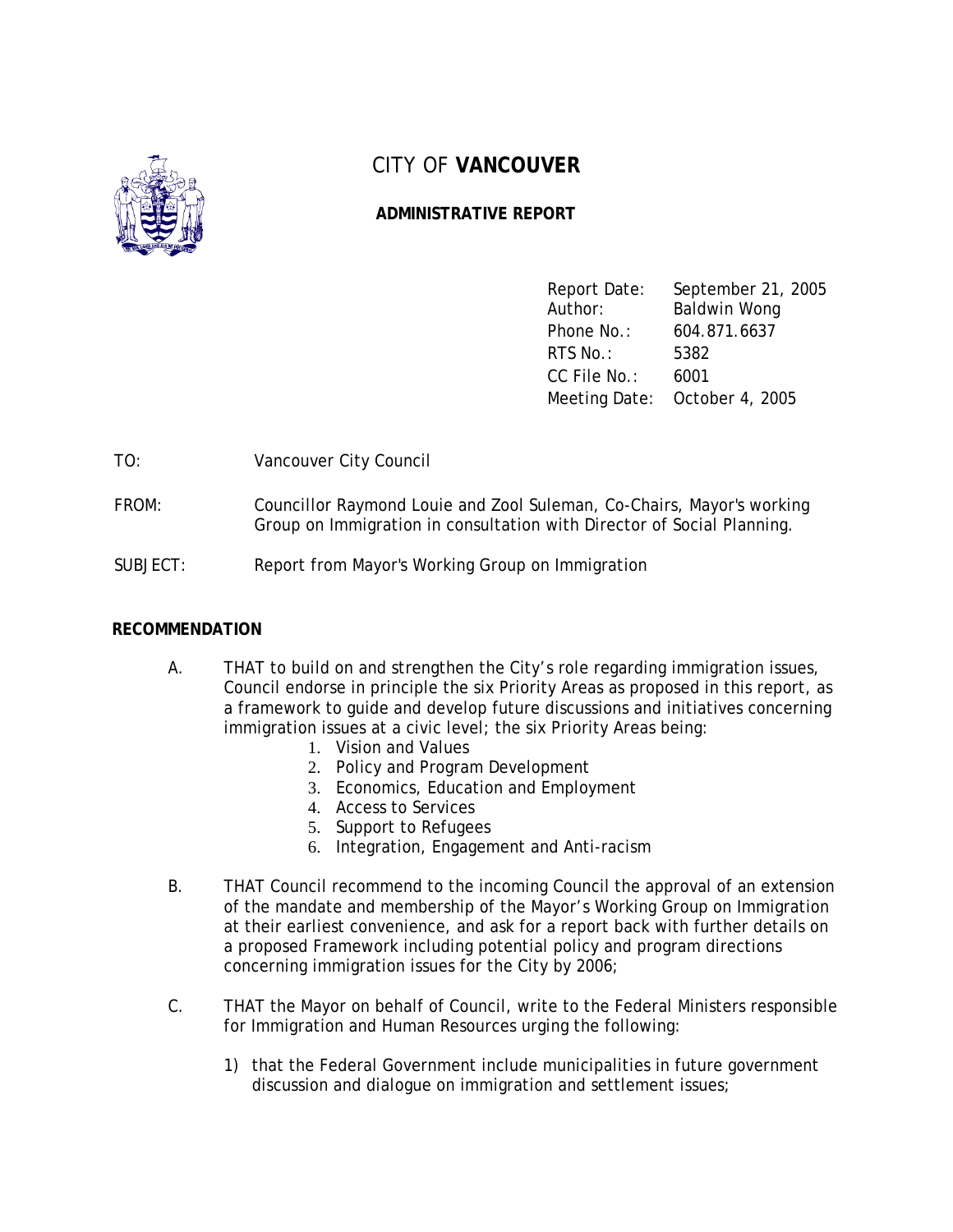- 2) that the Federal Government provide increased funding to settlement and language training programs as well as economic development initiatives aimed at new immigrants in BC; and
- 3) that the Federal Government provide resources to municipalities, including the City of Vancouver, to assist in developing locally-based integration programs and services for newcomers;
- D. THAT the Mayor on behalf of Council, write to the Provincial Ministers responsible for Immigration and Economic Development urging the following:
	- 1) that the Provincial Government include municipalities in future discussion and dialogue on immigration and settlement issues; and
	- 2) that the Provincial Government provide increased funding to settlement and language training programs as well as economic development initiatives aimed at new immigrants in BC;
- E. That Mayor and Council forward copies of this report to GVRD municipalities, the Federation of Canadian Municipalities (FCM) and Union of British Columbia Municipalities (UBCM)for their information.

## **CITY MANAGER'S COMMENTS**

The City Manager recommends approval of RECOMMENDATIONS A, C, D and E and presents B for Council's consideration. The City Manager notes that City departments such as Social Planning, City Planning, Equal Employment Opportunity Office, Board of Parks and Recreation as well as the Vancouver Public Library, etc. have been actively involved in supporting and facilitating integration of immigrations and refugees; promoting equal opportunity and participation of newcomers in all aspects of civic life. City staff have participated on a variety of provincial and federal advisory committees on immigration issues. Obtaining official recognition, inclusion of the City's perspectives and viewpoints, as well as funding resources, from senior governments on immigrant settlement and integration will greatly enhance the City's role and relationships with senior governments and the community.

## **COUNCIL POLICY**

In 1986, Council approved the Civic Policy on Multicultural Relations. The policy addresses issues related to the changing demographics of the city, the language and cultural needs of newcomers in accessing civic services, and proposes ways for city staff to respond to those needs.

In 1990, Council approved broad objectives of the City's Communications Program which include finding ways to ensure civic information is accessible to all Vancouverites and that the City should be a helpful and welcoming source of information for all residents.

## **SUMMARY**

Over the past three years, the Federation of Canadian Municipalities (FCM) has become increasingly interested in immigration issues. A recent FCM survey of staff in 10 cities demonstrates a strong consensus among municipalities for more input into programs and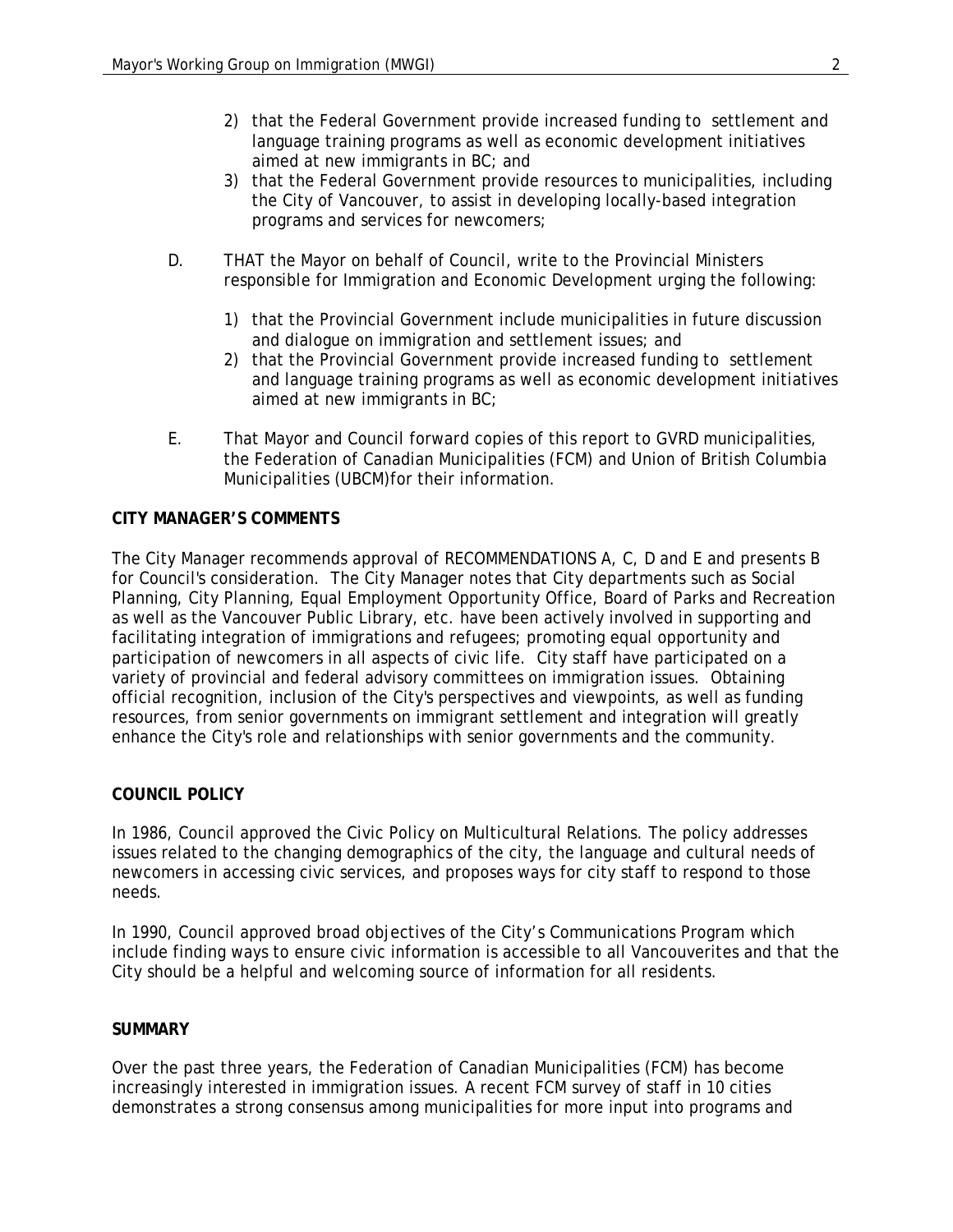policies relating to immigration. The FCM Big City Mayors Caucus has also formed a working group on immigration, with the purpose of seeking improved co-operation and co-ordination among three levels of government.

In response to these initiatives and to Vancouver's status as the city with the second highest concentration of immigrants in Canada, Mayor Campbell set up a Mayor's Working Group on Immigration (MWGI) in May 2005. The mandate of this group was to recommend key policy and program directions to Mayor and Council regarding immigration issues, to act as a reference group to advise on issues coming out of the Big City Mayors working group and to set a context for Vancouver and its community partners to have a voice in the development of policies and programs related to immigrants and refugees.

This report outlines the background, process and preliminary recommendations of the Mayor's Working Group on Immigration.

The Working Group seeks Council's endorsement of six Priority Areas where the City has concerns or interests related to immigration issues. These six Priority Areas will provide a framework for future policy and program discussion. Some potential actions are noted under each Priority Area.

The Working Group is also seeking Council's approval of recommendations urging specific Federal and Provincial Government actions, and is requesting an extension of its mandate to permit more detailed analysis of issues and potential strategies, and additional community consultations.

## **BACKGROUND**

#### **Vancouver's changing population and civic responses**

The City of Vancouver is increasingly a city of immigrants. The 2001 census showed that 46% of Vancouver residents were foreign-born, making Vancouver the city with the second highest concentration of immigrants in Canada. Regionally, over 300,000 immigrants settled in the Lower Mainland, and Vancouver led all BC municipalities in attracting 31% of all new immigrants to the city (52,800) from 1996 to 2001.

During the mid 80's and the 90's, almost two thirds of immigrants came from regions such as South Asia and South-east Asia, including China, Phillipines, Hong Kong, Taiwan, India, and Korea. The shift in source country has greatly changed the profile of ethnic composition in the city. The newcomers speak a multitude of languages. In the 2001 census, 50.6% of Vancouverites speak a mother tongue other than English.

In response to these demographic changes, the City has undertaken various initiatives and processes to ensure that civic services and programs continue to be responsive to and inclusive of the needs of all Vancouver residents, including newcomers. Over the years, city departments have developed and implemented different programs or services which enhance public participation and access, including immigrant and refugee communities.

Examples of City initiatives include the establishment of the Equal Employment Opportunity Program in the 70's and the Hastings Institute in the 80's to provide training opportunities to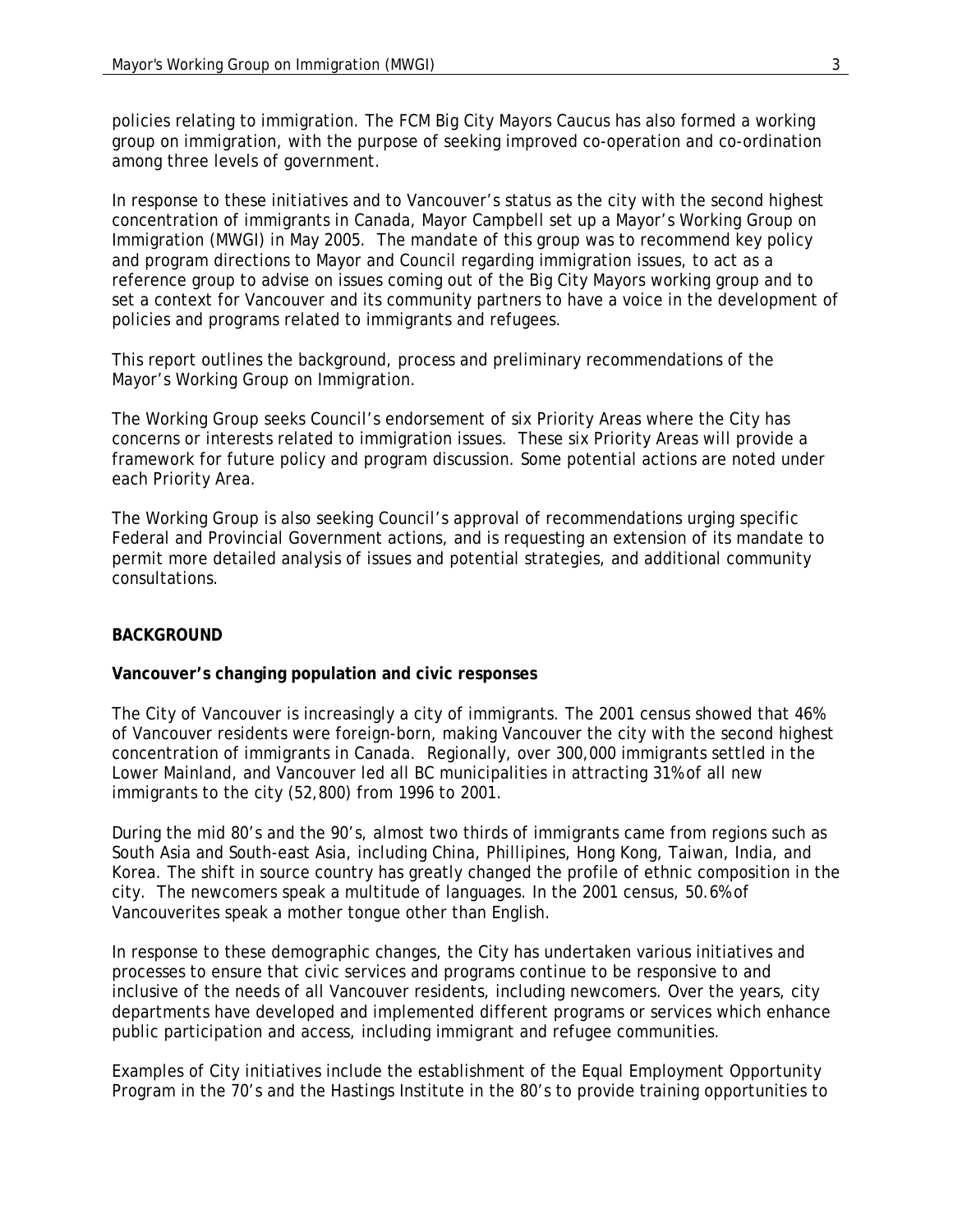staff on issues such as diversity, literacy, anti-harassment and building inclusive workplaces. The City also supports local social and cultural development initiatives through the provision of civic grants to local non-governmental organizations, many of which deliver services to newcomers. A Newcomer's Guide to the City, available in five languages, was published in 2001.

Overall, the City's role in regard to immigration issues has been to facilitate integration of newcomers into local community, to enhance access to civic services and programs, and to ensure broad engagement and participation of diverse groups, including newcomers, in different civic arenas.

While Federal and Provincial governments are responsible for immigration policy and the funding and delivery of key programs, all three levels of government are actually involved in providing support and services to newcomers. It is therefore important that there is a local perspective in the design and delivery of services to newcomers. Currently, there is no direct role for the City to provide input to other levels of government concerning immigration policy and program.

### **DISCUSSION**

### **FCM / BCMC Immigration Initiatives**

The FCM has been discussing immigration issues among cities since 2002. In 2004, FCM commissioned a report entitled "Scoping Study of Municipal Immigration Issues". The report is based on interviews with staff from 10 Canadian municipalities, including Vancouver. There is a strong consensus amongst participating municipalities that cities need to have a seat at the federal-provincial immigration table, and that there has to be a more co-ordinated approach among 3 levels of government. Cities need to articulate their roles and concerns to senior governments, and request financial support in providing locally-based integration programs for newcomers.

In November 2004, the FCM Big Cities Mayors Caucus (BCMC), comprised of the mayors of Canada's 22 largest cities, created five working groups aimed at improving co-operation and co-ordination among all three levels of government. One of the working groups is dedicated to Immigration. It is chaired by Mayor David Miller from Toronto and includes Mayor Campbell, as well as Mayors from Montreal, Halifax, Saskatoon and Sudbury. The Big Cities Mayors Caucus has started the process of liaising with the Federal Government regarding municipal immigration issues and met with the Federal Immigration Minister earlier this year.

#### **Mayor's Working Group on Immigration (MWGI)**

To ensure that the City of Vancouver plays an active role in both federal and provincial immigration policy and program discussion, and in recognition that BC and Vancouver have issues that are unique, Mayor Campbell established the Mayor's Working Group on Immigration in May 2005, with the following mandate:

1. to recommend key policy and program directions to Mayor and Council regarding immigration issues;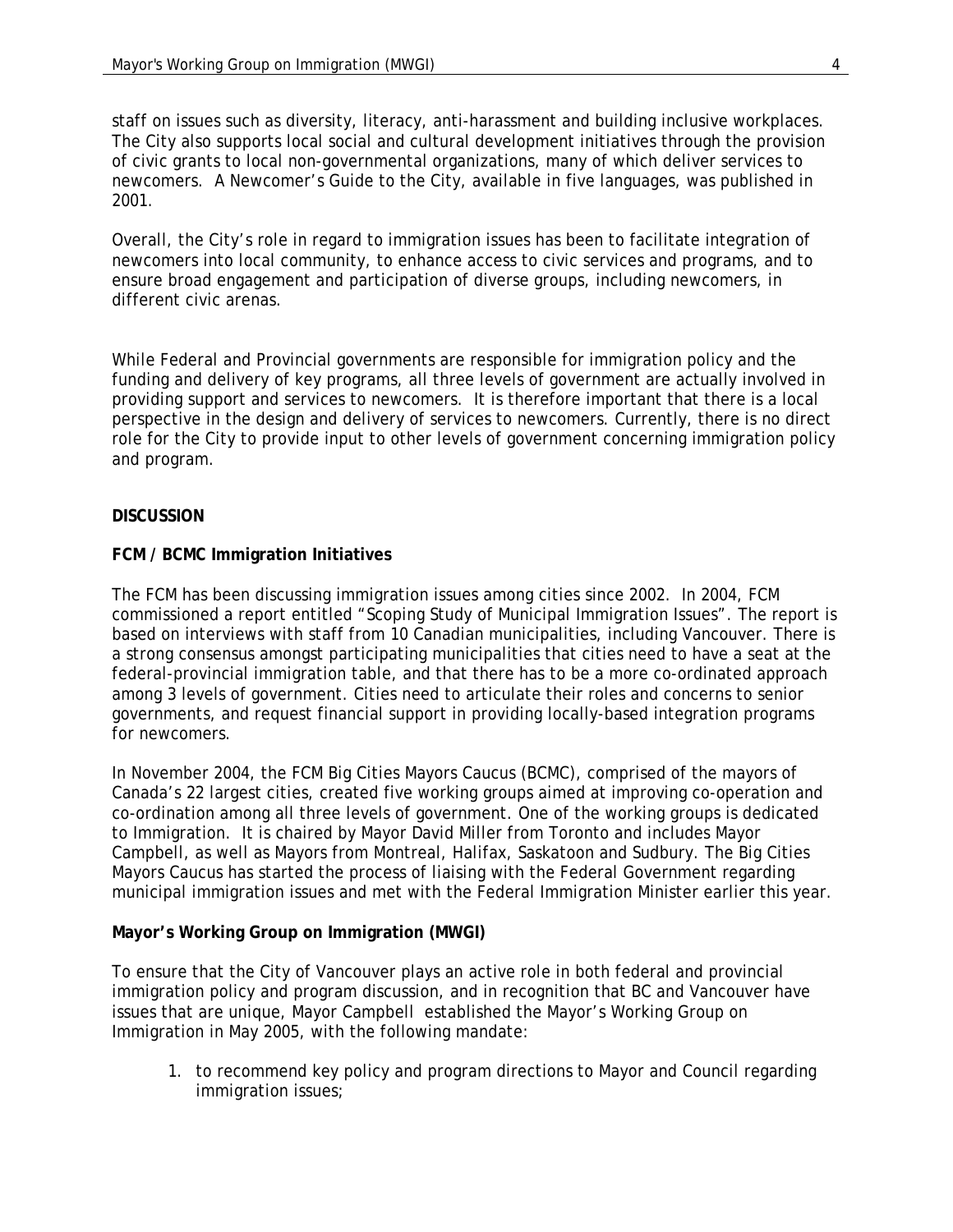- 2. to act as a reference group to advise on issues coming out of the FCM Big Cities Mayors Caucus Immigration Working Group;
- 3. to set the context for City of Vancouver and community partners to have a voice in the development of government policies and programs related to immigrants and refugees.

The Working Group is comprised of sixteen members, and co-chaired by Councillor Raymond Louie and Zool Suleman. Membership is based on sectoral representation and expertise in the areas of immigration, ranging from immigrant service organizations, business, academic and research, refugee service groups, and individuals from diverse professional backgrounds (APPENDIX A: Membership list).

The Working Group held four formal meetings between May and September, during which time it agreed on a proposed work plan and timeline to report back to Council, studied background materials provided by staff, and hosted two consultation meetings targeted at service provider groups and at the business community. Working Group members who are representatives from AMSSA (The Affiliation of Multicultural Societies and Service Agencies of BC) and the Vancouver Board of Trade, assisted with setting up the meetings. The consultation sessions were well attended and participants provided positive feedback. Staff from the Mayor's Office and Social Planning provided administrative, research and coordination support during the process.

The Working Group was asked to report to Council in early Fall. Due to the tight timeframe, the primary task of the Working Group was to identify key policy and program issues and to make preliminary suggestions for possible directions or strategies. The following section outlines key areas of discussion and findings by MWGI.

## **Priority Areas and Potential Directions Identified by MWGI**

In the first two meetings of the Working Group, members identified key issues of concern to immigrants and refugees living in the city. In subsequent meetings, the Working Group discussed potential areas of direction and strategy. Overall, six Priority Areas which relate to municipal interests and concerns were identified, along with some potential directions which the City might pursue in each Priority area. The six Priority Areas are:

- 1. Vision and Values
- 2. Policy and Program Development
- 3. Economics, Education and Employment
- 4. Access to Services
- 5. Support to Refugees
- 6. Integration, Engagement and Anti-racism
- **1. Vision and Values:**

#### Issues:

The Working Group discussed the need for the City to affirm the values and contributions of newcomers to the city. Vancouver has a unique place in Canada in attracting significant number of immigrants to the City, and this trend will continue in the foreseeable future.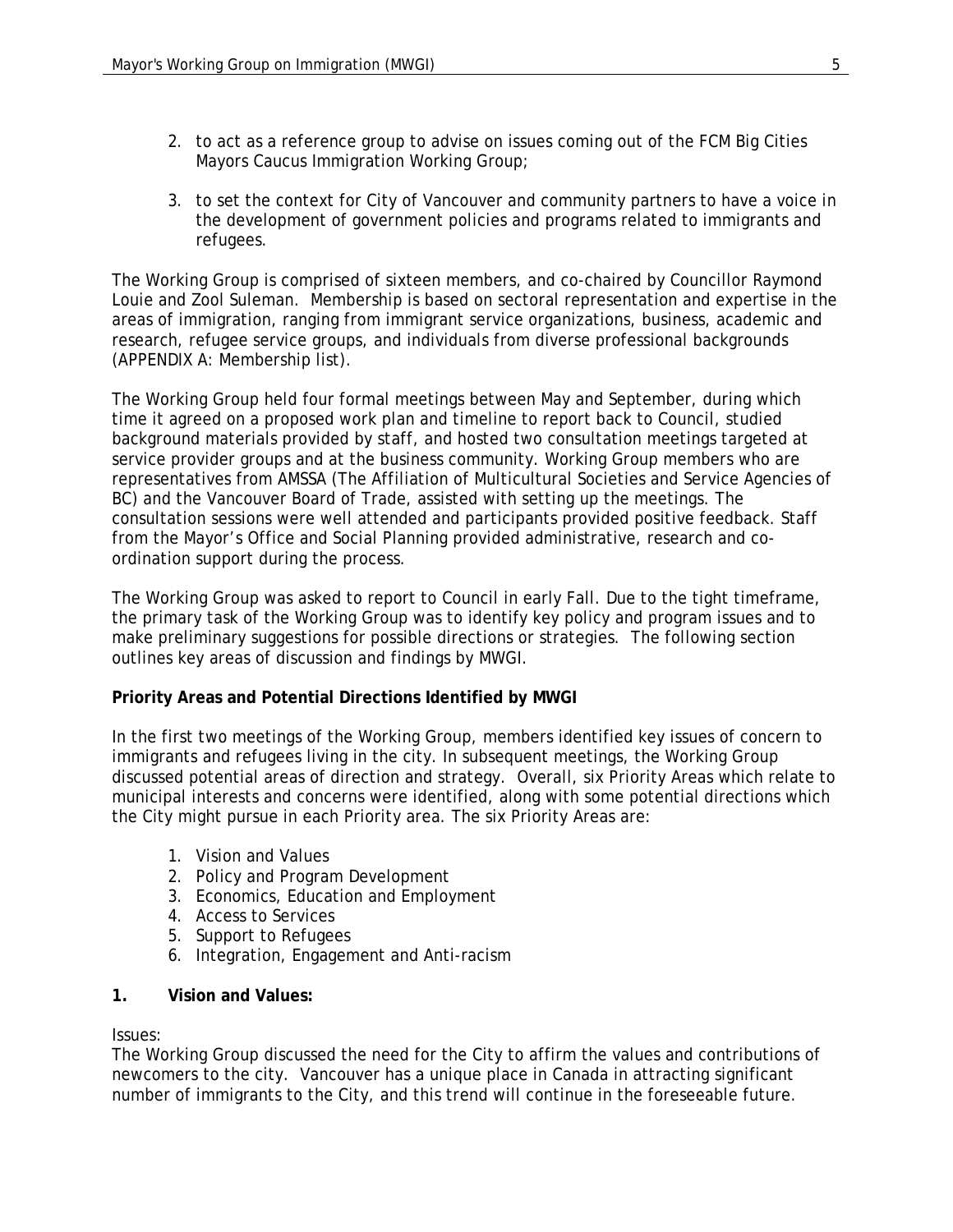Strategically, the City can position itself to be a role model city in Canada in welcoming and integrating newcomers. Despite challenges that exist, newcomers' successes can be more widely shared and publicized. With the upcoming 2010 Olympics, Vancouver is again welcoming the world to visit, and Vancouver's multicultural image is part of the attraction to international community and visitors.

## Potential Direction:

To recognise and affirm the values and benefits of immigration, and to acknowledge the diversity and contributions of immigrants and refugees living in the city. This can be accomplished by developing "value statements" on the role of immigrants and refugees in the city.

## **2. Policy and Program Development**

Issues:

The Working Group recognises that Immigration policy issues may involve all three levels of government and many other stakeholders. Although cities traditionally do not have input in immigration policy issues, the reality is that immigrants and refugees mostly live in cities. In BC, the federal government has devolved settlement service responsibilities to the Province. However, provincial funding does not always address municipal concerns.

The Group discussed the need for creating a multi-level partnership model whereby all three levels of government and community stakeholders can participate in long-term policy discussion and take a co-ordinated approach towards delivering needed settlement and integration programs and services for immigrants and refugees.

## Potential Direction:

Explore possible roles for the City in such a multi-level partnership. The City could act as a "facilitator" by bringing stakeholders together to define and put forward issues and concerns. It could also act as an "advocate", helping to ensure that local perspectives are reflected in policy or program discussions. If successful, this work would assist in leveraging programs and funding resources to meet local needs.

## **3. Economics, Education and Employment**

Issues:

Recognising that immigrants bring assets, knowledge and skills, the Working Group identified that economic integration is likely one of the most important aspects for immigrants and refugees successful integration into local community.

Despite labour shortage projections in different areas of BC, there are serious employment challenges for some new immigrants, including those who are professionally-trained. Further, access to advance level language training is limited. Educational advancement opportunities for immigrant youth can be limited. Issues concerning the "Live-In Care Workers" program and 'undocumented" workers were also raised.

## Potential Directions:

The City can raise the issue of increased funding for settlement and language training, and economic development initiatives, to the Federal and Provincial Government. Civic bodies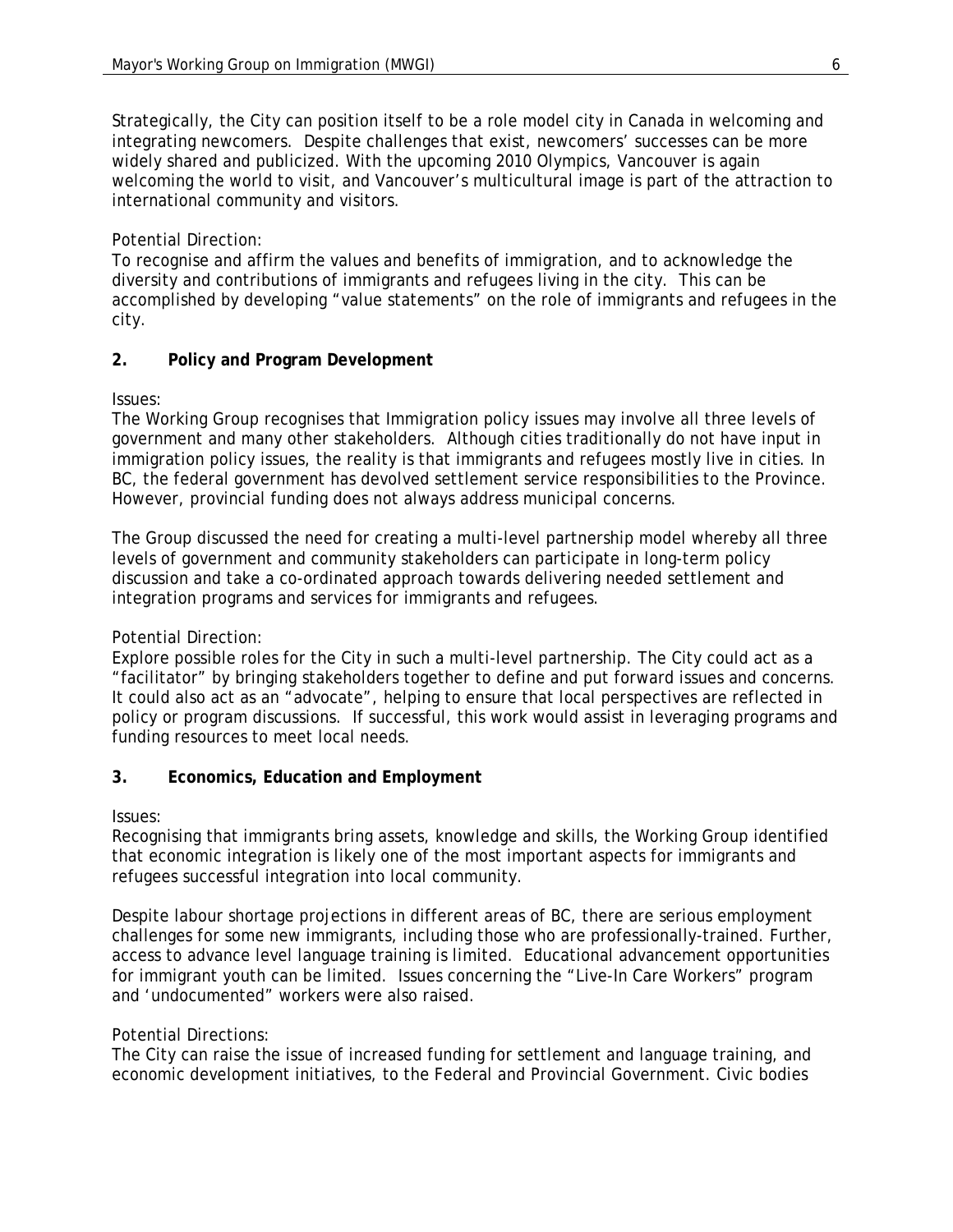such as the Vancouver Economic Development Commission can also provide advice and support.

Other potential direction includes exploring ways in which the City could work with other levels of government, business, employers, educational institutes, labour and service sectors in developing strategies to address labour integration issues, e.g. mentorship or internship programs for skilled professionals.

The City could also play a 'facilitating' role in raising public awareness of the employment needs and potential contributions of immigrants and refugees to the labour market.

## **4. Access to Services**

Issues:

The Working Group has identified various gaps in immigrant settlement and language services. Most importantly, language training is identified as a high priority for newcomers but it is perceived to be inadequate to address current needs.

Immigrant needs can be wide-ranging. Within civic mandate, key areas to explore may include: support for immigrant youth, women and seniors; access to recreation; emergency services; translation and interpretation; housing; childcare; and small business development.

## Potential Directions:

The City can raise the issue of increased funding for settlement and language training programs, to the Federal and Provincial Government. Further consultations with civic departments and other jurisdictions should be considered in the next phase of work.

For the future, the City could raise issues of service gaps and needs to the attention of concerned stakeholders including federal, provincial and civic bodies; build on and enhance existing best practices of programs and services in public and non-governmental sectors; support new civic initiatives which will enhance accessible information and referral for newcomers; and develop civic policy and guidelines for translation and interpretation.

## **5. Support to Refugees**

Issues:

The Working Group discussed the need for the public to understand the full spectrum of refugees who come into Canada, ranging from government assisted, to private sponsorships, to those who seek asylum inside the country. Their issues and needs are unique and different from immigrants. It is also identified that, increasingly, more refugees require special assistance in their settlement. They face issues of mental and physical disability, trauma experiences, illiteracy and life skills adaptation.

## Potential Direction:

The City could continue support to refugee service organizations, and bring refugee-related needs and concerns to the attention of the federal and provincial government. The City could explore ways to increase public information/education about refugees e.g. assist communities to develop inventories of 'refugee success stories' which can be publicized through local media.

## **6. Integration, Engagement and Anti-racism**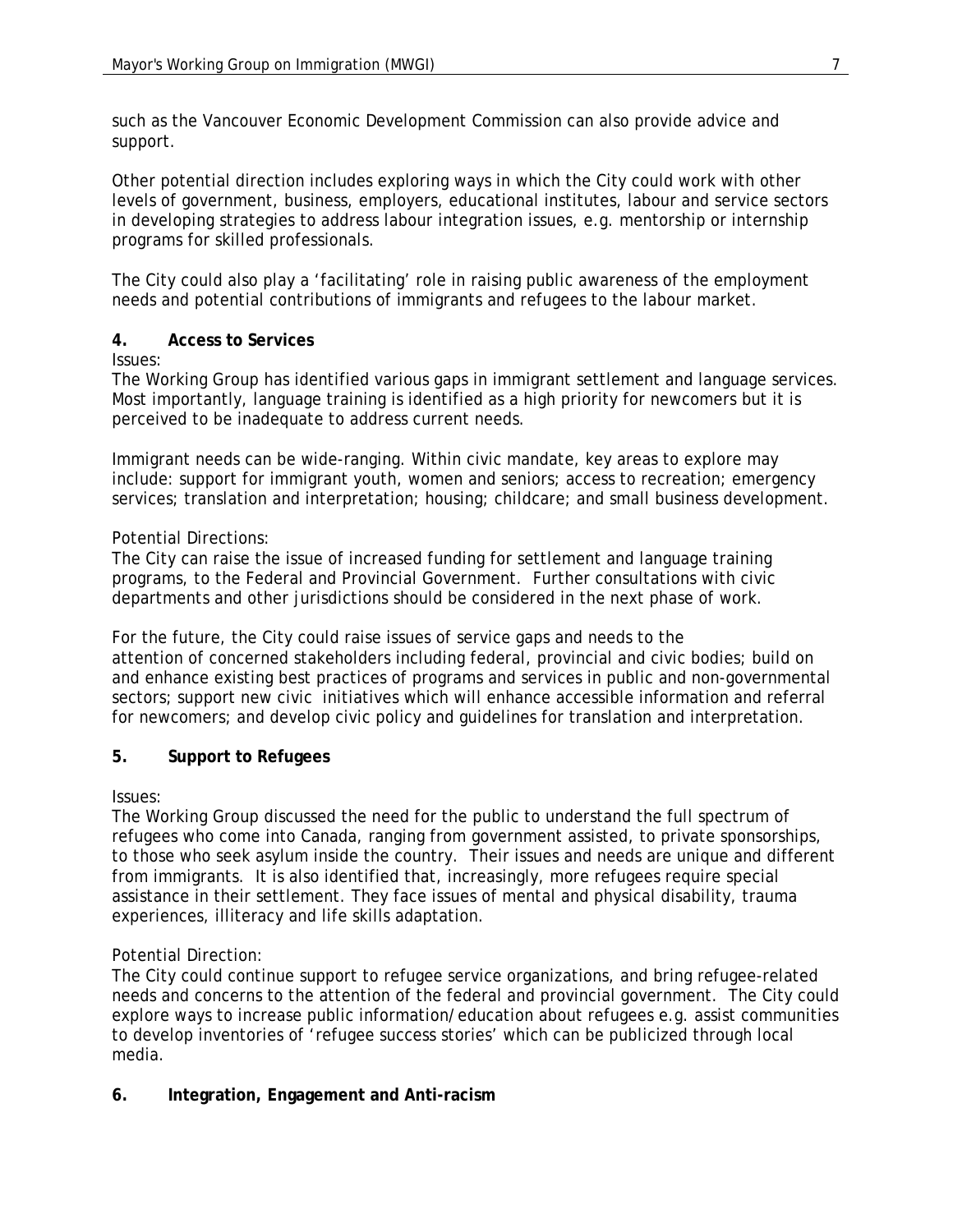#### Issues:

The ethnic profile of immigrants to the city has changed significantly in the past two decades. Many newcomers came to Canada from non-European source countries, and they possess diverse language and cultural backgrounds. As language and cultural integration sometimes take a full generation to happen, newcomers may face varying degrees of acceptance by locals. Sometimes there is a lack of interaction among communities, which creates more segregation. Discrimination and racism still occur. Issues of immigrant youth engagement were also raised.

#### Potential Direction:

The City, with other levels of governments and community partners, can build on existing anti-racism initiatives such as the March 21st Eliminating Racism event to raise public awareness of issues, and support programs which create opportunities for inter-community dialogue and interaction. Governments and communities could build on effective public engagement strategies in reaching out to immigrant and refugee communities.

#### **Recommendations and Next Steps**

In reporting back to Council at this point, the Working Group seeks council's approval of the following recommendations:

#### **Recommendation A: Endorsement of six Priority Areas as Framework to guide future discussions and initiatives concerning immigration issues at a civic level**

The Working Group seeks council's comments and endorsement of the six Priority Areas described in this report, as a framework to guide and develop future discussions and initiatives regarding immigration issues at a civic level. The six Priority Areas are:

- 1. Vision and Values
- 2. Policy and Program Development
- 3. Economics, Education and Employment
- 4. Access to Services
- 5. Support to Refugees
- 6. Integration, Engagement and Anti-Racism

In each of the Priority Areas, some potential directions were also included. These were preliminary ideas from the Working Group and they need further analysis and discussions with potential stakeholder groups. Subject to Council's approval of the Priority Issues as a guiding framework and a next phase of work, the Working Group will report back with more details regarding potential directions for policy and program discussion.

#### **Recommendation B: That incoming council will approve an extension of MWGI and ask for a report back**

In regard to the Working Group mandate, it is recognised that the Working Group has fulfilled its initial task of identifying key immigration issues and potential directions for the City. However, given the complexity of the issues and the need to involve more stakeholders and community groups, the Working Group proposes that its mandate and membership be extended, which will allow them more time for fuller analysis of the issues as well as vetting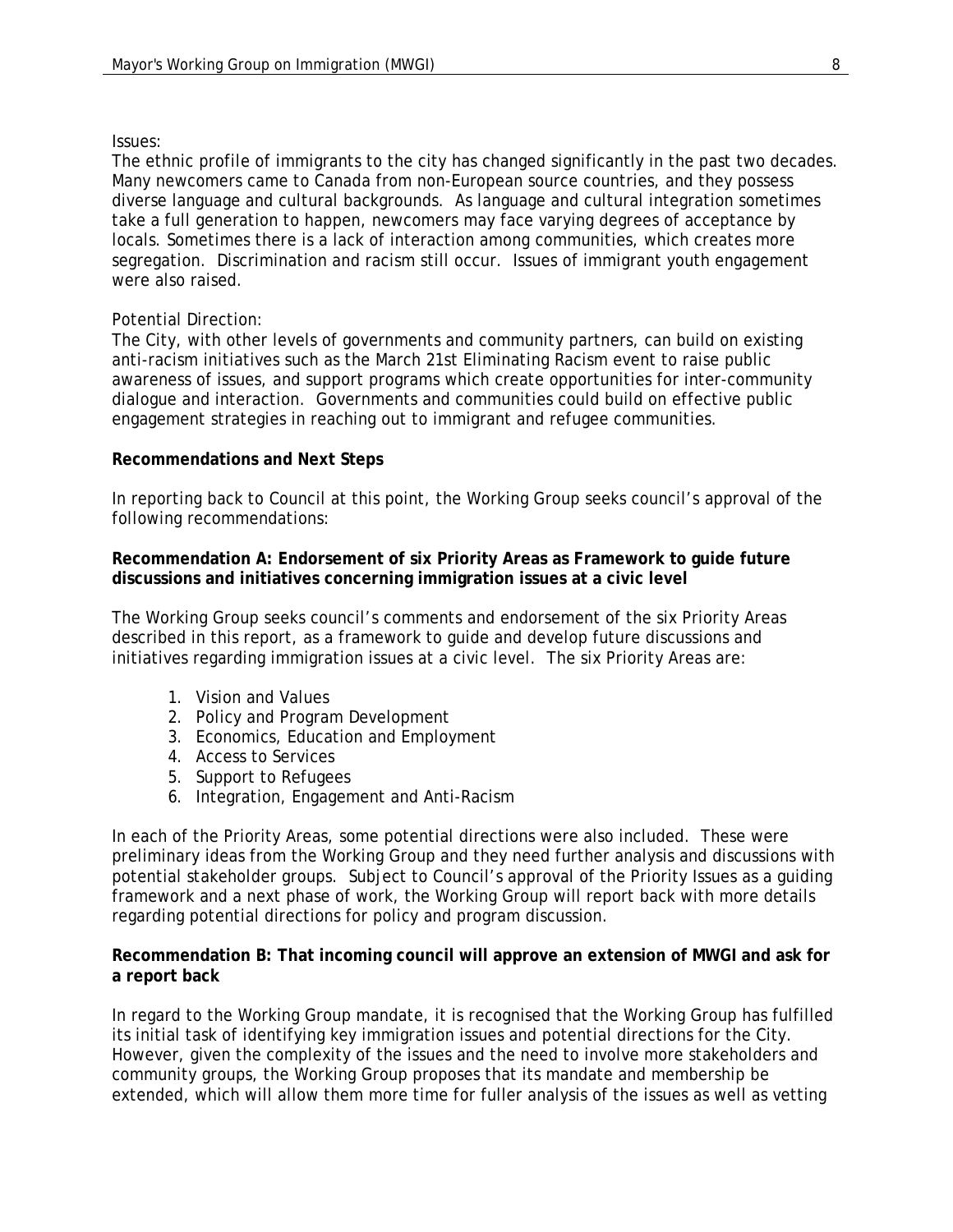out future strategies and directions. Given that there will be a new Council in December, it is recommended that the incoming Council will approve an extension of the mandate and membership of the Working Group for a next phase of work.

If given an extended mandate, the Working Group will also undertake wider consultations, including with civic departments and other jurisdictions. It will report back to the new Council in 2006 with more details on a proposed framework regarding civic immigration issues, including possible strategies and implications.

## **Recommendation C: Proposals to Federal Government**

Further, the Working Group recommends some immediate proposals to the Federal Government, which can address some urgent needs in the City. They are:

B.1 As the need for including local government perspective is a high priority, and groundwork has been done by FCM and BCMC, it is recommended that the Mayor, on behalf of Council, request that the Federal Government include municipalities in future government dialogue and discussion on immigration and settlement issues;

B.2 Although BC is second only to Ontario in attracting incoming immigrants, it has lagged behind nationally in settlement and language training funding. A BC immigrant may access government funded language training classes up to a lower intermediate English language level which is not adequate for labour market integration. In Manitoba, for instance, immigrants have access to higher level English language classes. Further, employmentrelated initiatives are essential to the economic integration of new immigrants. It is therefore recommended that the Federal Government provide increased funding to settlement and language training programs and economic development initiatives aimed at new immigrants in BC.

B.3 To assist municipal governments in addressing changing population needs, it is recommended that the Federal Government provide resources to cities to develop locallybased integration programs and services. These could include initiatives such as developing multilingual services and multilingual resource publications targeted at newcomers. Vancouver, for example, has developed a Newcomer's Guide but there is no sustaining fund to support the continuation of the work. These initiatives can be shared or replicated among municipalities to address needs of newcomers at a local level.

## **Recommendation D: Proposals to Provincial Government**

In 1995, the Federal Government announced a settlement renewal initiative to devolve funds and responsibilities for immigrant and refugee settlement to provincial governments. British Columbia and Manitoba are the two provinces which have signed agreements with the federal government. The Province of BC just renewed its Canada-BC Agreement on Immigration this year, and federal transfer payments were \$36.4 million in 2004/5.

The Province of BC spends about half of the funding on settlement and language training programs, and retains the remaining funds within general revenue to be spent on collegebased ESL and related programs. Currently, the Ministry of Attorney General and Ministry of Economic Development are the lead ministries with programs and funding for immigrants. It was noted that provincial settlement funding allocation may not always address municipal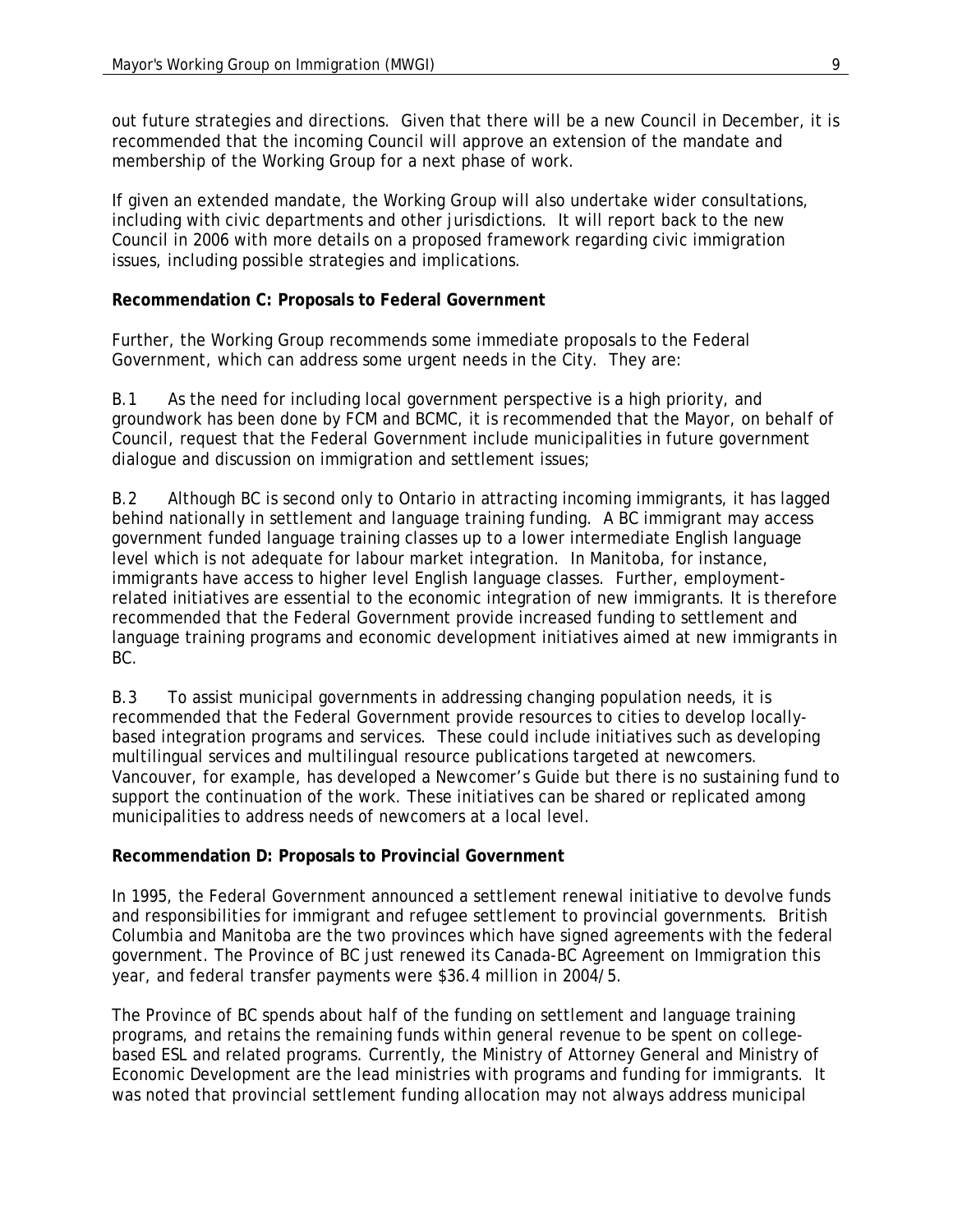needs. For example, Vancouver has lost funding for refugee support services in the recent provincial settlement funding process.

In the area of economic and small business development, which is of interest to many new immigrants, civic bodies such as the Vancouver Economic Development Commission can provide input and support.

It is recommended that the Provincial Government consider including municipalities in future discussion and dialogue on immigration and settlement issues, as well as economic development initiatives. Further, it is recommended that the Province consider providing increased funding support towards settlement and language training programs as well as economic development initiatives aimed at newcomers in local communities.

## **Recommendation E: Forwarding Report to relevant governments and jurisdictions**

This report outlines current issues concerning immigration at a municipal level with proposed recommendations which may be of interest to other GVRD municipalities, and concerned stakeholders such as the Federation of Canadian Municipalities (FCM) and the Union of British Columbia Municipalities (UBCM). Feedback and comments from these jurisdictions will contribute to future discussion of the issues.

### **FINANCIAL IMPLICATIONS**

There are no financial implications for the proposed MWGI next phase of work as existing internal resources will be utilized.

#### **CONCLUSION**

Canada is internationally known as the country with an excellent immigration system and welcoming to newcomers of diverse backgrounds. As the second largest city for immigrants in Canada, the City of Vancouver has been rated highly for our quality of life and how the City engages all residents including newcomers. Over the years, the City has developed numerous ways to address issues and needs of immigrants and refugees. But with the increased complexity of issues facing newcomers in the city, and limited resources, new ways of working together, among all levels of government and with the community, must be found to ensure the City, its residents and other stakeholders will continue to benefit from immigration and the diversity of people and cultures that it brings.

The Mayor's Working Group on Immigration has identified a number of significant issues and potential directions which can be the foundational framework in addressing immigration issues at the local level. With continuing support from Council, staff and the community, the City can embark on strategic discussions and dialogue with other levels of governments, stakeholders and the public at large to ensure that Vancouver remains one of the most attractive places that immigrants would call home.

\* \* \* \* \*